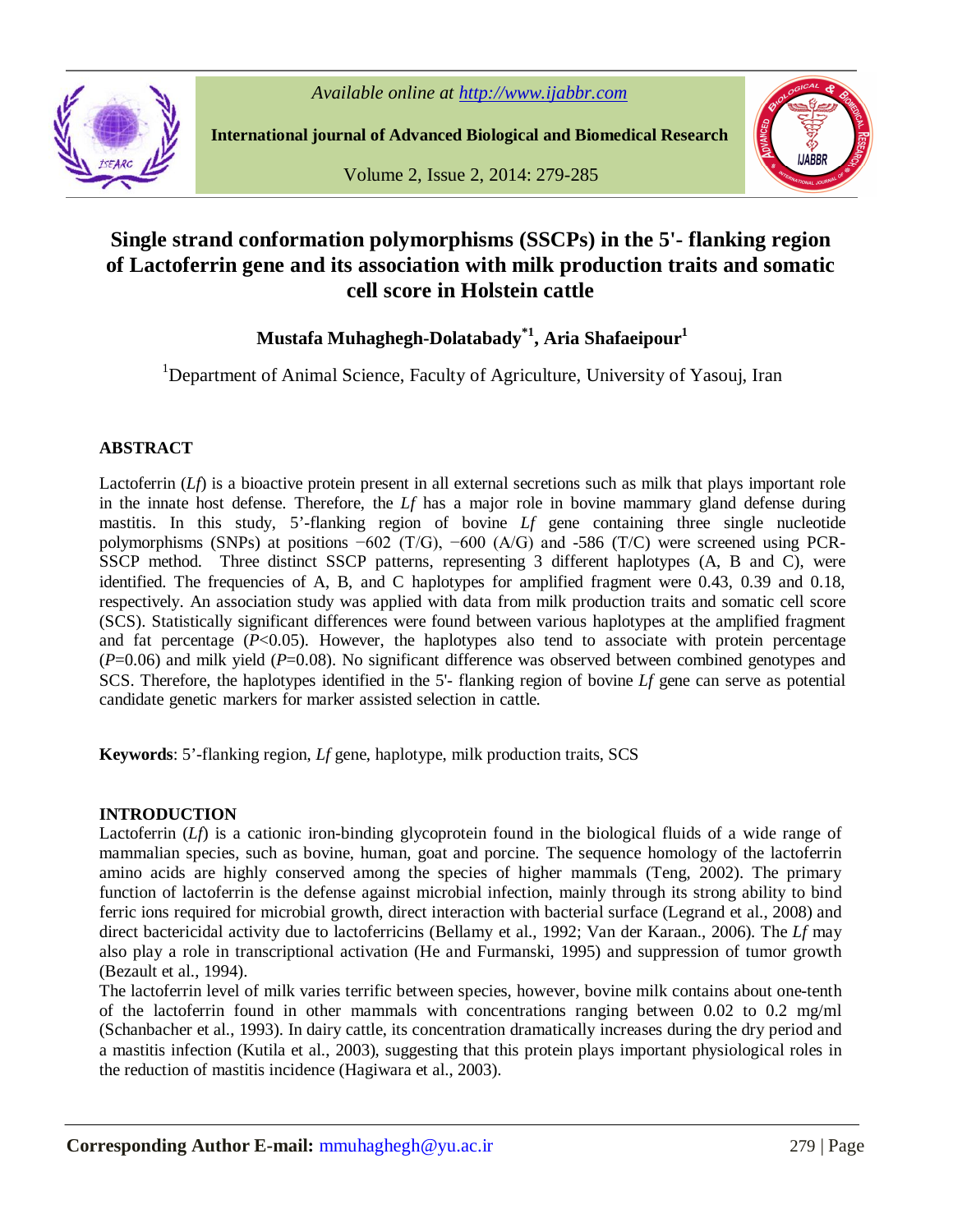A number of mastitis detection methods have been developed previously with varying degrees of accuracy and automation (De Mol et al., 1999; De Mol and Ouweltjes, 2001; De Mol and Woldt, 2001). Somatic cell (mostly cells of immune system) count (SCC) in milk presents a fast and reliable analytical tool. It is related to the immunological status of the udder and increases in response to an inflammatory stimulus like bacterial infection (O'Brien et al., 1999; Leitner et al., 2000). Many studies confirmed a positive and high correlation between mastitis and SCC, and therefore is a valuable component of monitoring programs (Schukken at al., 2003).

The gene coding for bovine *Lf* is located on chromosome 22 and contains 17 exons spanning about 34.5 kb of genomic DNA. The 5'-regulatory region of the bovine lactoferrin gene contains the promoter sequence, a non-canonical TATA box and a number of transcription factor binding sites necessary for expression of the gene (Zheng et al., 2005). There is a strong suggestion that polymorphisms which are located in a 5' regulatory region have an impact on a gene expression (Shi and Teng, 1996; Wang et al., 1998; Stokes et al., 2004). Several genetic polymorphisms have been identified in the 5'-regulatory region of bovine *Lf* gene in various cattle breeds that few of them had significant effect on performance traits in dairy cattle (Kaminski et al., 2006; Huang et al., 2009; O'Halloran et al., 2009). Therefore, the objective of this study was to determine the haplotype frequency of polymorphisms at positions −602 (T>G), −600 (A>G), and −586 (T>C) of the 5'-flanking region of bovine *Lf* gene in Holstein cattle at Esfahan province and to evaluate their association with milk production traits and SCC.

#### **MATERALS AND METHODS**

Blood samples were collected in individuals from 600 Holstein cows in single farm at Isfahan province. AccuPrep® genomic DNA extraction kit was used to isolate genomic DNA from EDTA–anticoagulated peripheral blood samples.

Using Primer3 software (http://frodo.wi.mit.edu/primer3/), one new primer pair was designed from *Lf*  sequence (GenBank accession no.AH000852). A 379 bp (-859 to -480 relative to transcription start codon site) fragment was amplified by polymerase chain reaction (PCR) using forward (5'- TGTTGTGCTTCAAGGGAGTG- 3') and reverse (5'- CCAGCCTGGAGTTTTGAAAG- 3') primers. Twenty five µl of polymerase chain reaction (PCR) mixture were carried out in 0.2 ml PCR tubes, using a PCR kit with the lyophilized components. Each tube contained 1.5 units of *Taq* DNA polymerase, 10 mM of Tris-HCl, 50 mM of KCl, 1.5 mM of MgCl2, 200 mM of each dNTP, 20 pmol of each primer and 50 ng genomic DNA. The following PCR conditions were used: denaturation at 94°C for 2 min; 30 amplification cycles of denaturation at 94°C for 45 s, annealing at 63ºC for 45 s, extension at 72°C for 30 s and a final 7 min extension at 72°C.

For single-strand conformation polymorphism (SSCP) analysis  $2 \mu L$  of the PCR product was mixed with 6 µl stop solution (95% formamide, 20 mM EDTA, 0.025% xylene cyanol and 0.025% bromophenol blue). The samples were heated for 5 min at 95ºC and immediately cooled on ice. The total volume was loaded onto an 8% polyacrylamide gel (37.5:1 acrylamide/bisacrylamide). Electrophoresis was carried out at room temperature in 0.5×TBE buffer for 24 h. The gels were subsequently fixed in 10% ethanol, stained with 0.15% AgNO3 and revealed with 1.5% Na2CO3.

#### **Statistical Analysis**

The frequencies of SSCP patterns for amplified fragment in analyzed population obtained by directed counting. The associations between three haplotypes of the *Lf* regulatory region with SCC and milk yield traits were analyzed using the mixed procedure of SAS (SAS Institute Inc, Cary, NC, USA) according to the following linear model.

$$
y_{ijklm} = \mu + G_i + S_j + L_k + Si_l + Di_m + e_{ijklm}
$$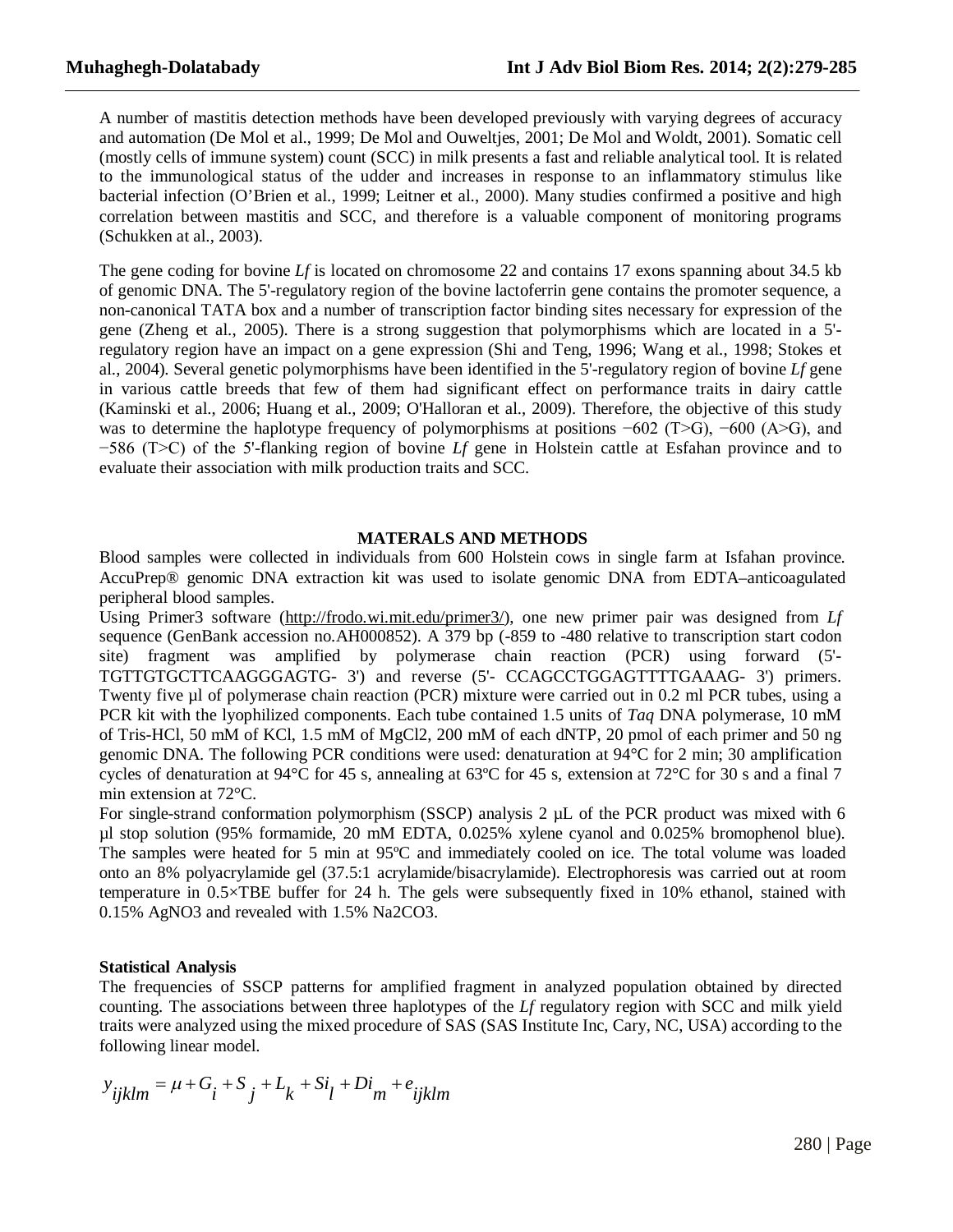Where:

*y ijklm* <sup>2</sup> : Phenotypic value of the milk production traits and SCC of the animal *k* with a genotype *i*,  $\mu$ : overall mean,  $G_i$ : Fixed effect of the *Lf* haplotypes,  $S_j$ : fixed effect of season of calving,  $L_k$ : fixed effect of lactation,  $Si_{\tilde{l}}$ : random effect of sire,  $Di_{\tilde{m}}$ : random effect of dam and  $e_{ijklm}$ : random error

Traits analyzed with this model were average of daily milk yield, fat percentage, protein percentage and SCC. The distribution of SCC values was skewed. Thus the values of SCC were log transformed and converted into SCS (Shook, 1993).

#### **RESULTS**

Three haplotypes (A, B, and C) were identified with one major haplotype predominating in the amplified fragment of bovine *Lf* gene. The major haplotype (A) occurred with a frequency of 43% genomic samples while the B and C haplotypes appeared with 39 and 18 % of population study, respectively (Figure 1).



Fig.1: Different SSCP patterns of amplified fragment at the 5'-flanking region of bovine *Lf* gene.

The relationship between haplotypes with milk yield traits and SCS were evaluated. Results indicated that different haplotypes in this fragment had a significant association with fat percentage (*P*<0.05). Cows expressing A haplotype had significantly increased fat percentage relative to the B and C haplotypes (table 1).

The combined genotypes of amplified fragment revealed to tend significant differences (*P*=0.08) between observed genotypes and average daily milk yield. Holstein cattle expressing B haplotype had more milk yield. The identified haplotypes showed a high tendency to associate with protein percentage  $(P=0.06)$ which cows with A genotype had more protein percentage vs. B and C genotypes. Association analysis failed to reveal any significant difference between detected haplotypes and SCS, but the C haplotype had more SCS rather than A and B haplotypes (Table 1).

Table1. Estimates of effects associated with different haplotypes in the 5'-flanking of *Lf* gene on average milk yield, fat percentage, protein percentage and SCS.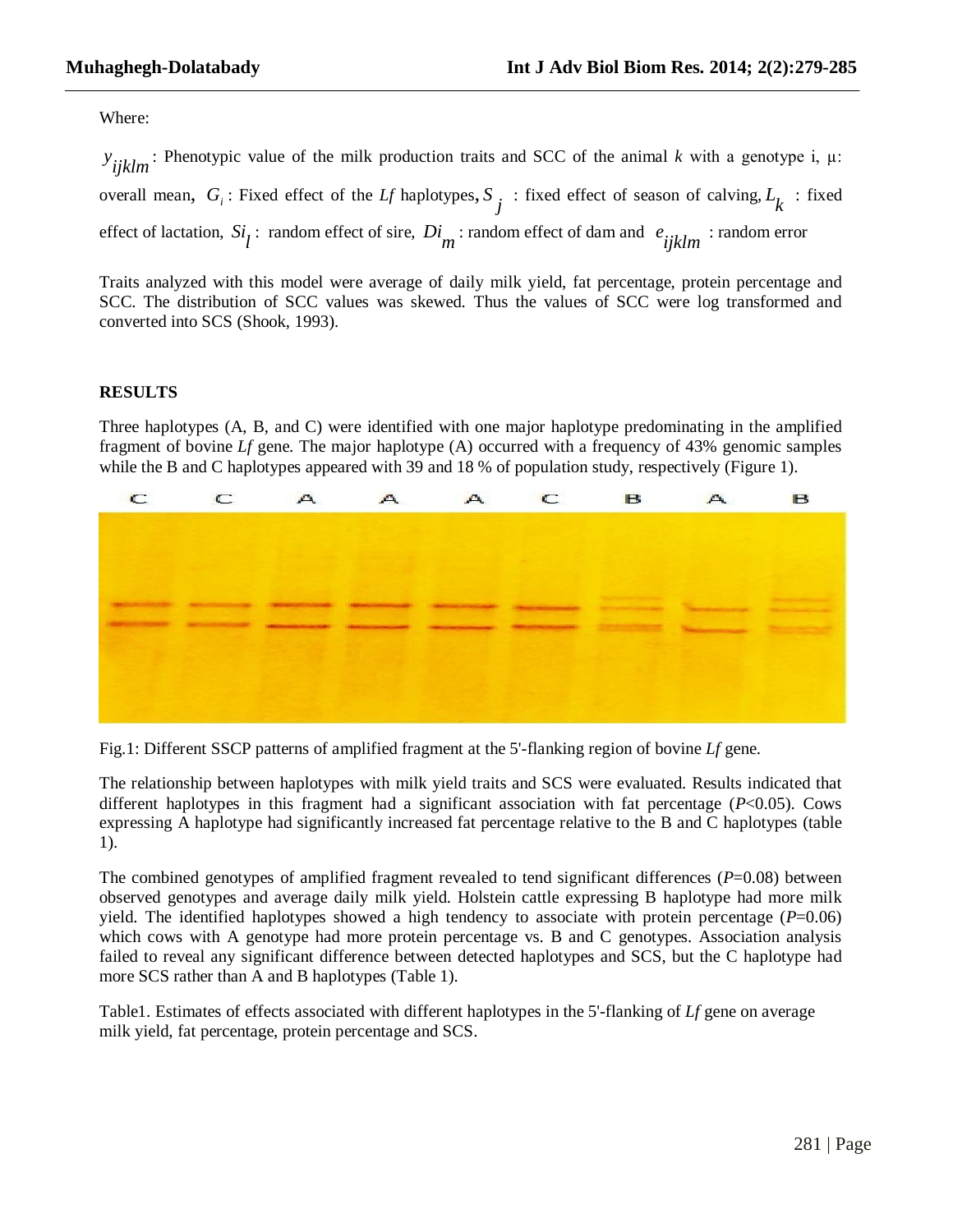| Variable                 | N   | Mean  | <b>SD</b> | P value | LS means for different<br>haplotypes |       |             | P for contrast |           |         |
|--------------------------|-----|-------|-----------|---------|--------------------------------------|-------|-------------|----------------|-----------|---------|
|                          |     |       |           |         | A                                    | B     | $\mathbf C$ | A vs. B        | A vs. $C$ | B vs. C |
| Milk<br>yield            | 591 | 33.07 | 6.27      | 0.08    | 35.27                                | 37.85 | 35.73       | $0.02*$        | 0.74      | 0.23    |
| Fat %                    | 586 | 3.35  | 0.52      | $0.02*$ | 3.11                                 | 2.92  | 2.88        | $0.04*$        | $0.05*$   | 0.80    |
| Protein<br>$\frac{0}{0}$ | 577 | 2.94  | 0.44      | 0.06    | 2.77                                 | 2.62  | 2.59        | 0.09           | 0.08      | 0.76    |
| <b>SCS</b>               | 591 | 5.44  | 1.03      | 0.27    | 6.70                                 | 6.57  | 6.97        | 0.46           | 0.18      | 0.11    |

## **DISSCUSION**

The 5'- flanking region of functional genes contains the elements that regulate the transcription process which may keep functionally relevant polymorphisms with major effects on gene expression. To date, genetic variations in the 5'- flanking region of bovine *Lf* gene has been extremely described. Hence, the present study was conducted to examine the association between genetic variation in the 5'- flanking region of *Lf* gene with milk production traits and SCS.

The 5'-flanking region of bovine *Lf* gene is highly polymorphic. Twenty-nine polymorphisms have been identified within a 2.2 kb 5' flanking region of bovine *Lf* gene in the Irish cattle breeds (Holstein Friesians, Jersey, Jersey-Friesian crossbreeds, Norwegian Red, Montbeliard and Norwegian Red-Friesian crossbreed) that some of them were found within transcription factor binding sites, including GATA-1 and SPI transcription factor sites (Daly et al., 2006; O'Halloran et al., 2009). In this study, we identified 3 combined genotypes within 379 bp region in the 5'- flanking region of bovine *Lf* gene in Holstein cattle at Esfahan province of Iran. Three SNPs have been previously identified (Daly et al., 2006; O'Halloran et al., 2009) in this region (-602 T>G, -600 A>G and -586 T>C). In addition, it has been proved that some of the SNPs of the *Lf* 5'- flanking region occur only in a few dairy cattle breeds. For example, polymorphisms in positions - 926 and - 915 have been found only in Holstein Friesian (HF), New Zealand HF and Montbeliarde cattle (Daly et al. 2006).

Our statistical analysis revealed that combined genotypes of three SNPs in 5'-flanking region of *Lf* gene were associated with fat percentage and tended to associate with protein percentage and milk yield. There were no significant associations between studied haplotypes and SCS. The associations of combined genotypes with milk production traits could be explained by the mapping quantitative trait loci (QTL) for these traits on bovine chromosome 22. Several studies have investigated segregating QTL with significant effects on milk production traits in BTA22 (Ashwell et al., 2004; Mosig et al., 2001; Rodriguez-Zas et al., 2002) and SCC (Heyen et al., 1999; Ashwell et al., 2004).

Kaminski et al (2006) found that SNP at position -32 (G/C) relative to transcription start codon site of bovine *Lf* gene was significantly associated with milk protein content, but is not related to SCC, in Polish Holstein-Friesian cows. According to the author mentioned, a G allele reduces the *Lf* gene expression, and encourages a lower somatic cell count in milk. On the contrary, C allele causes a Lactoferrin concentration to increase, leads to a stronger immune response and in effect to a higher SCC. Kaminski et al. (2008) reported that polymorphism at position +216 related to the higher milk protein yields. When it occurs along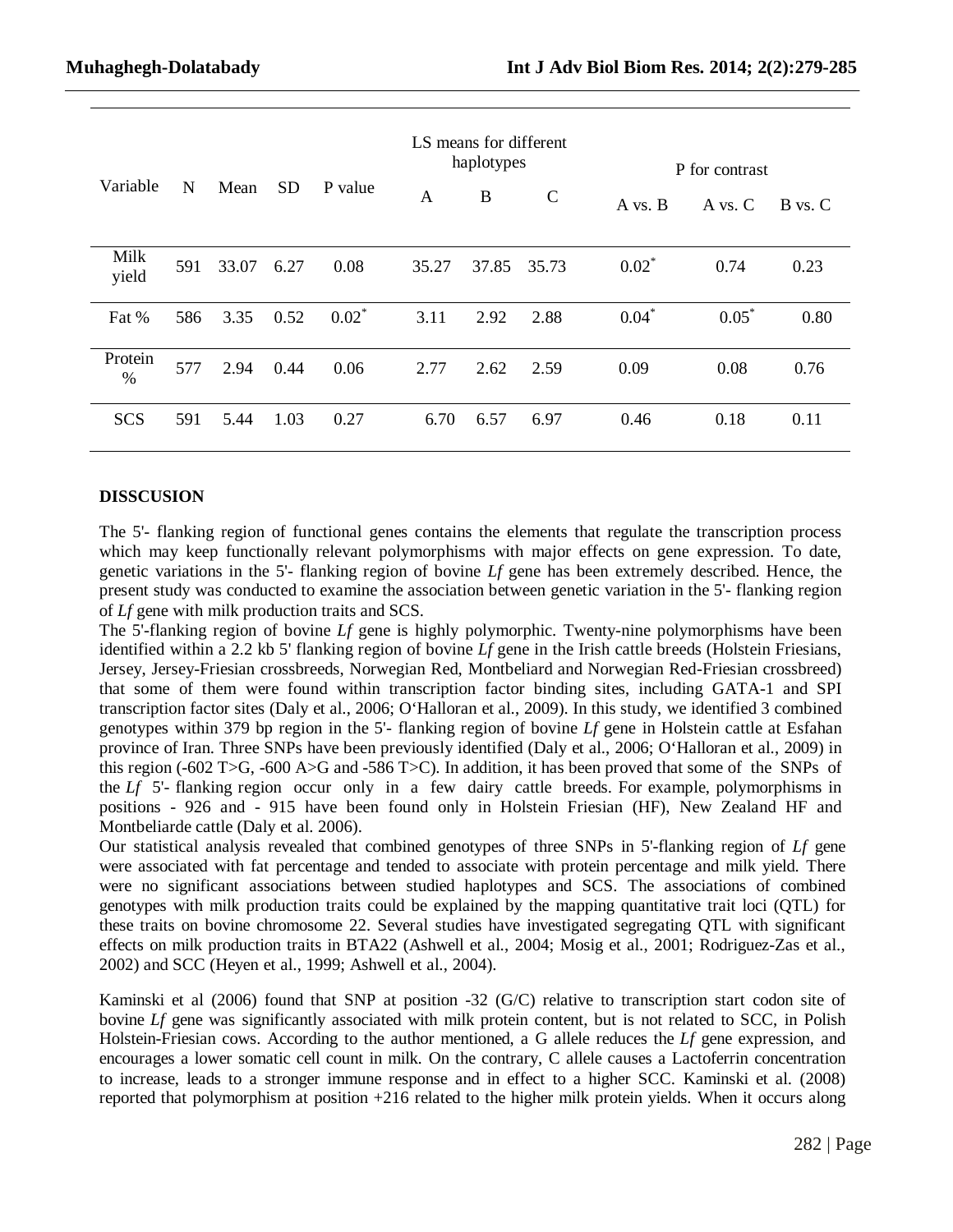with polymorphism in the growth hormone receptor gene, it can increase the milk yield and elevate the milk protein and fat yield (Kaminski et al. 2008).

An association between the bovine *Lf* gene polymorphism occurring in intron 6 and SCC reported that homozygous AA animals have a lower SCC than heterozygote AB (Wojdak et al. 2006). Investigations of the same polymorphism revealed contrary results as the genotype BB animals showed the lowest SCC and heterozygote AB was the highest (Sender et al. 2006). O'Halloran et al. (2009) found that the C to T transition at −586 was associated with higher SCS and our results revealed that C haplotype show higher SCS. Huang et al (2009) found significant association between the combined genotypes of three SNPs (- 3440T>G, -3879\_3880insG, and -4432T>C) in 5'-flanking region of *Lf* gene and SCS in Chinese Holstein cattle. In addition to error, the inconsistent results may be induced from differences in the number of analyzed animals, statistical approaches taken (Vukasinovic et al., 1999) and the genetic backgrounds of the populations (Ge et al., 2003).

## **CONCLUSION**

In the present study, through PCR-SSCP, we have identified three distinct haplotypes in the amplified fragment of 5'-flanking region at bovine Lf gene. Association analysis with milk production traits and SCS demonstrates different haplotypes significantly associated with fat percentage. Therefore, the result of this study showed that the bovine *Lf* gene is either a major gene that influences the milk fat percentage in Holstein cattle or is in close linkage with such a gene. Before applying these results for marker-assisted selection, additional studies are required to confirm the significant effect observed in this population.

### **AKNOWLEGMENTS**

This project was financially supported by Yasouj University (project no. 1381). I thank Mr. Habibi for skillful technical support in genotyping.

#### **REFERENCES**

Ashwell, M.S., Heyen, D.W., Sonstegard, T.S., Van Tassell, C.P., Da, Y., Van Raden, P.M., Ron, M., Weller, J.I., Lewin, H.A. 2004. Detection of quantitative trait Loci affecting milk production, health, and reproductive traits in Holstein cattle. *J. Dairy. Sci,* 87: 468-475.

Bellamy, W., Takase, M., Wakabayashi, H., Kawase, K., Tomita, M. 1992. Antibacterical spectrum of lactoferricin B, a potent bactericidal peptide derived from the N-terminal region of bovine lactoferrin. *J. Appl. Bacteriol*, 73: 472-479.

Bezault, J., Bhimani, R., Wiprovnick, J., Furmanski, P. 1994. Human lactoferrin inhibits growth of solid tumors and development of experimental metastases in mice. *Cancer. Res*, 54: 2310- 2312.

Daly, M., Ross, P., Giblin, L. Buckley, F. 2006. Polymorphisms within the lactoferrin gene promoter in various cattle breeds. *Anim. Biotechnol*, 17: 33-42.

De Mol, R.M., Ouweltjes, W. 2001. Detection model for mastitis in cows milked in an automatic milking system. *Prev. Vet. Med*, 49: 71-82.

De Mol, R.M., Woldt, W.E. 2001. Application of fuzzy logic in automated cow status monitoring. *J. Dairy. Sci,* 84, 400–410.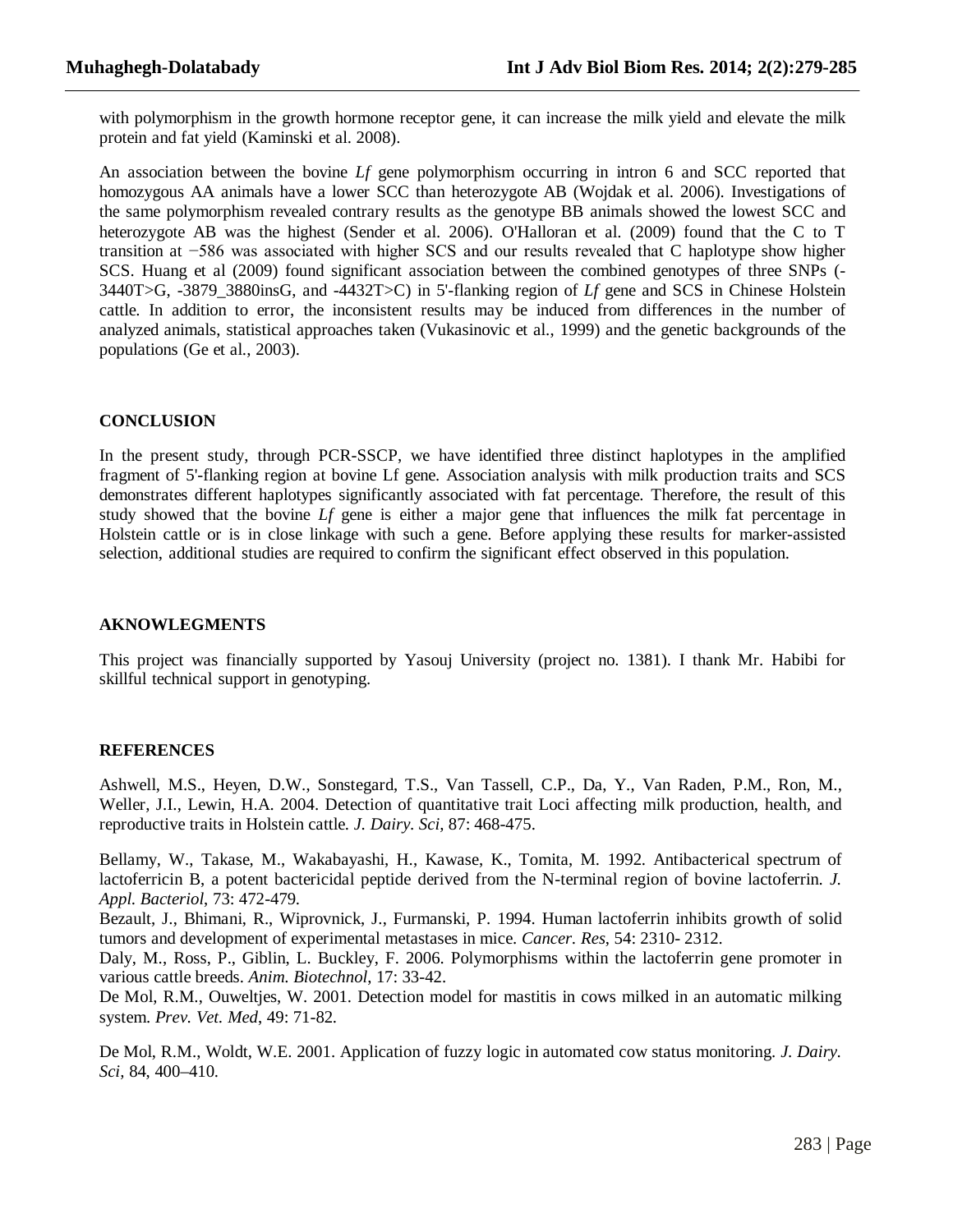De Mol, R.M., Keen, A., Kroeze, G.H., Achten, J.M. 1999. Description of a detection model for oestrus and diseases in dairy cattle based on time series analysis combined with a Kalmar filter. *Comp. Electr. Agric*, 22: 171–185.

Ge, W., Davis, M.E., Hines, H.C., Irvin, K.M., Simmen, C.M. 2003. Association of single nucleotide polymorphisms in the growth hormone and growth hormone receptor genes with serum insulin-like growth factor I concentration and growth traits in Angus cattle. *Journal of Animal Sci,* 81: 641-648.

Hagiwara, S., Kawai, K., Anri, A Nagahata, H (2003) Lactoferrin concentrations in milk from normal and subclinical mastitic cows. *J. Vet. Med. Sci*, 65: 319–323.

He, J., Furmanski, P. 1995. Sequence specificity and transcriptional activation in the binding of lactoferrin to DNA. *Nature* 373, 721-724.

Heyen, D.W., Weller, J.I., Ron, M., Band, M., Beever, J.E., Feldmesser, E., Da, Y., Wiggans, G.R., VanRaden, P.M., Lewin, H.A. 1999. A genome scan for QTL influencing milk production and health traits in dairy cattle. *Physiol. Genomics*, 1: 165-175.

Huang, J., Wang, H., Wang, C., Li, J., Li, Q., Hou, M., Zhong, J. 2009. Single nucleotide polymorphisms, haplotypes and combined genotypes of lactoferrin gene and their associations with mastitis in Chinese Holstein cattle. *Mol. Biol. Rep*, 37: 477-483.

Kaminski, S., Malewski, T., Ahaman, A., Wojcik, E., Rusc, A., Olenski, K., Jakubczak, A., Sazanov, A. A. 2008. Towards an integrated approach to study SNPs and expression of candidate genes associated with milk protein biosynthesis. *Russ. J. Genet*, 44: 459- 465.

Kaminski, S., Olenski, K., Brym, P., Malewski, T., Sazanov, A.A. 2006. Single nucleotide polymorphism in the promoter region of the lactoferrin gene and its associations with milk performance traits in Polish Holstein–Friesian cows. *Russ. J. Genet*, 42: 924–927

Kutila, T., Pyorala, S., Saloniemi, H., Kaartinen, L. 2003. Antibacterial effect of bovine lactoferrin against udder pathogens. *Acta. Vet. Scand*, 44: 35-42

Legrand, D., Pierce, A., Elass, E., Carpentier, M., Mariller, C., Mazurier, J. 2008. Lactoferrin structure and functions. *Adv. Exp. Med. Biol,* 606: 163-194.

Leitner, G., Shoshani, E., Krifucks, O., Chaffer, M., Saran, A. 2000. Milk leukocyte population patterns in bovine udder infection of different etiology. *J.Vet. Med. Ser. B*, 47: 581–589.

Mosig, M.O., Lipkin, E., Khutoreskaya, G., Tchourzyna, E., Soller, M., Friedmann, A. 2001. A whole genome scan for quantitative trait loci affecting milk protein percentage in Israeli-Holstein cattle, by means of selective milk DNA pooling in a daughter design, using an adjusted false discovery rate criterion. *Genetics* 157: 1683-1698.

O'Brien, B., Fitzpatrick, C., Meaney, W.J., Joyce, P. 1999. Relationship between somatic cell count and neutrophils in milk. *Irish J. Agric. Food Res*, 38: 288–296.

O'Halloran, F., Bahar, B., Buckly, F., O'Sullivan, O., Sweeney, T., Giblin, L. 2009. Characterization of single nucleotide polymorphisms identified in the bovine lactoferrin gene sequences across a range of dairy cow breeds. *Biochimie*, 91: 68-75

Rodriguez-Zas, S.L., Southey, B.R., Heyen, D.W., Lewin, H.A. 2002. Interval and composite interval mapping of somatic cell score, yield, and components of milk in dairy cattle. *J. Dairy. Sci*, 85: 3081-91 Schanbacher, F.L., Goodman, R.E., Talhouk, R.S. 1993. Bovine mammary lactoferrin: implications from messenger ribonucleic acid (mRNA) sequence and regulation contrary to other milk proteins. *J. Dairy. Sci,* 76: 3812-3831.

Schukken, Y.H., Wilson, D.J., Welcome, F., Garrison-Tikfsky, L., Gonzales, R.N. 2003. Monitoring udder health and milk quality using somatic cell counts. *Vet. Res,* 34: 579-596